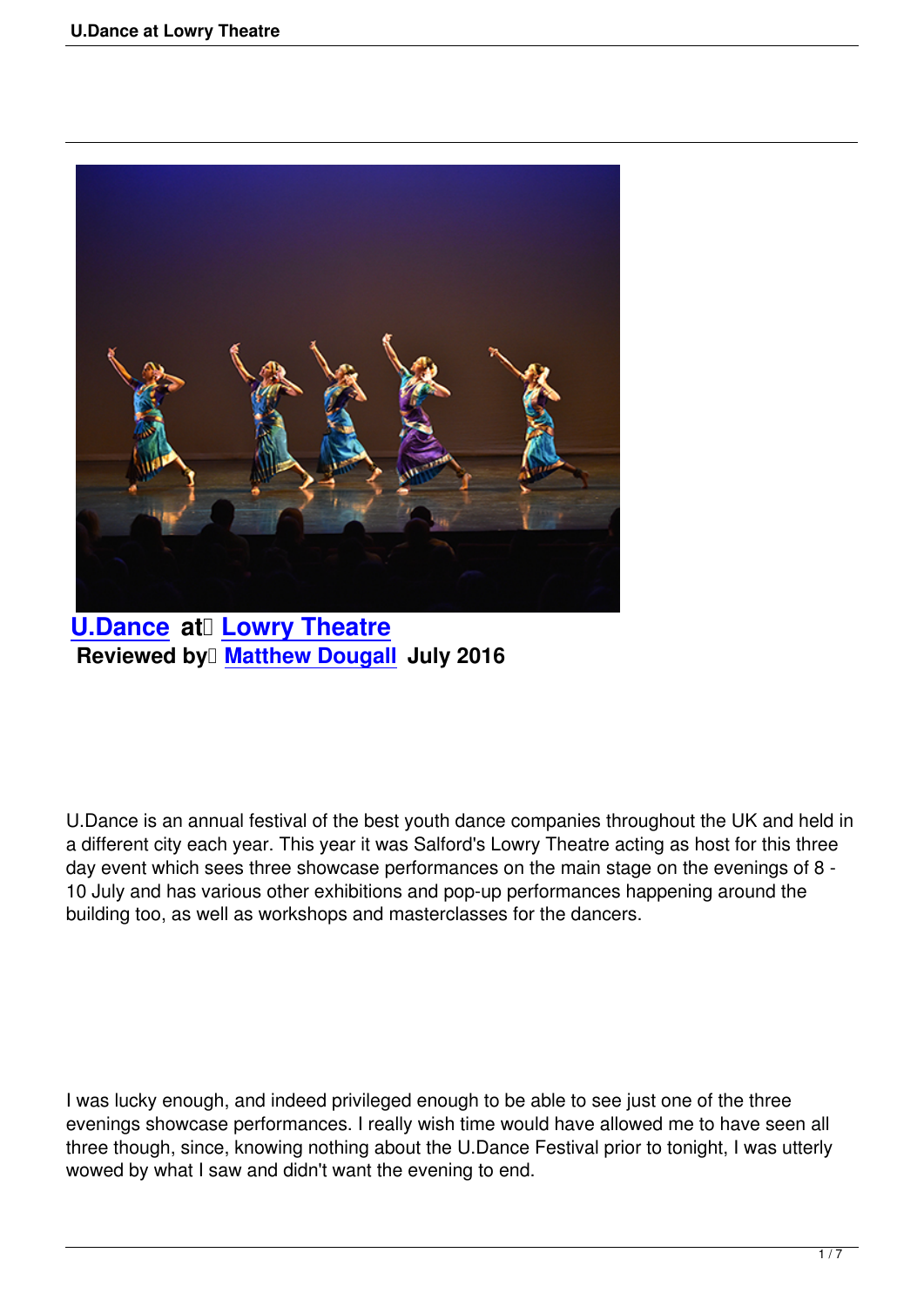There is one 'problem' I have with the title 'youth'. I am of an age when this word was what a person was before they were an 'adult'. You 'came of age' either at 21 or at 18, (that's still something which is unclear), but one thing for certain was that once you entered the adult world, you were in no way, a 'youth'. My personal thought would be that once you no longer were a teenager you stop being a 'youth'. However it was abundantly clear that this evening the term 'youth' stretched a little further and we were asked to understand the term to refer to young adults too. I believe anyone up to and including 25 years is eligible to belong to a Youth company. I would therefore prefer the term 'Young' to replace 'youth' but still, maybe I am being a little picky. However that still doesn't answer the unasked question of the lower age limit; and if judging by these evening is anything to use as a yardstick, then I would say 11 or 12. But this age was most definitely in the minority tonight. Most were middle to late teens and older.

In this evening's programme we were treated to 12 companies, and each and every one was absolutely fantastic; the energy, creativity and skill of these young performers was quite phenomenal. Let me make one thing clear here. I am in no way qualified to comment on the technical side of their dancing. If I am honest, then I do not even know into which 'category' the dances fell. I am aware of tap, hip-hip, jazz, country, etc; but most if not all the dances this evening fell into what I would categorise as either 'contemporary dance' or 'contemporary ballet'. And again, in my layman's understanding of these terms then I would say the difference is that 'ballet' has a more open and obvious through-line and is more accessible to an audience in terms of understanding the narrative, as opposed to 'dance' which explores an idea or emotion and is more internalised and has no obvious through-line. But again, maybe I a completely wrong!

It would be wrong to try and critically compare the 12 items in tonight's show. All are from different backgrounds and starting points. All I can do is very briefly give a little information about each and a personal opinion. And of course it will be a personal opinion. Dance, just like all Art is totally subjective, and perhaps dance, more than anything provokes a feeling, a gut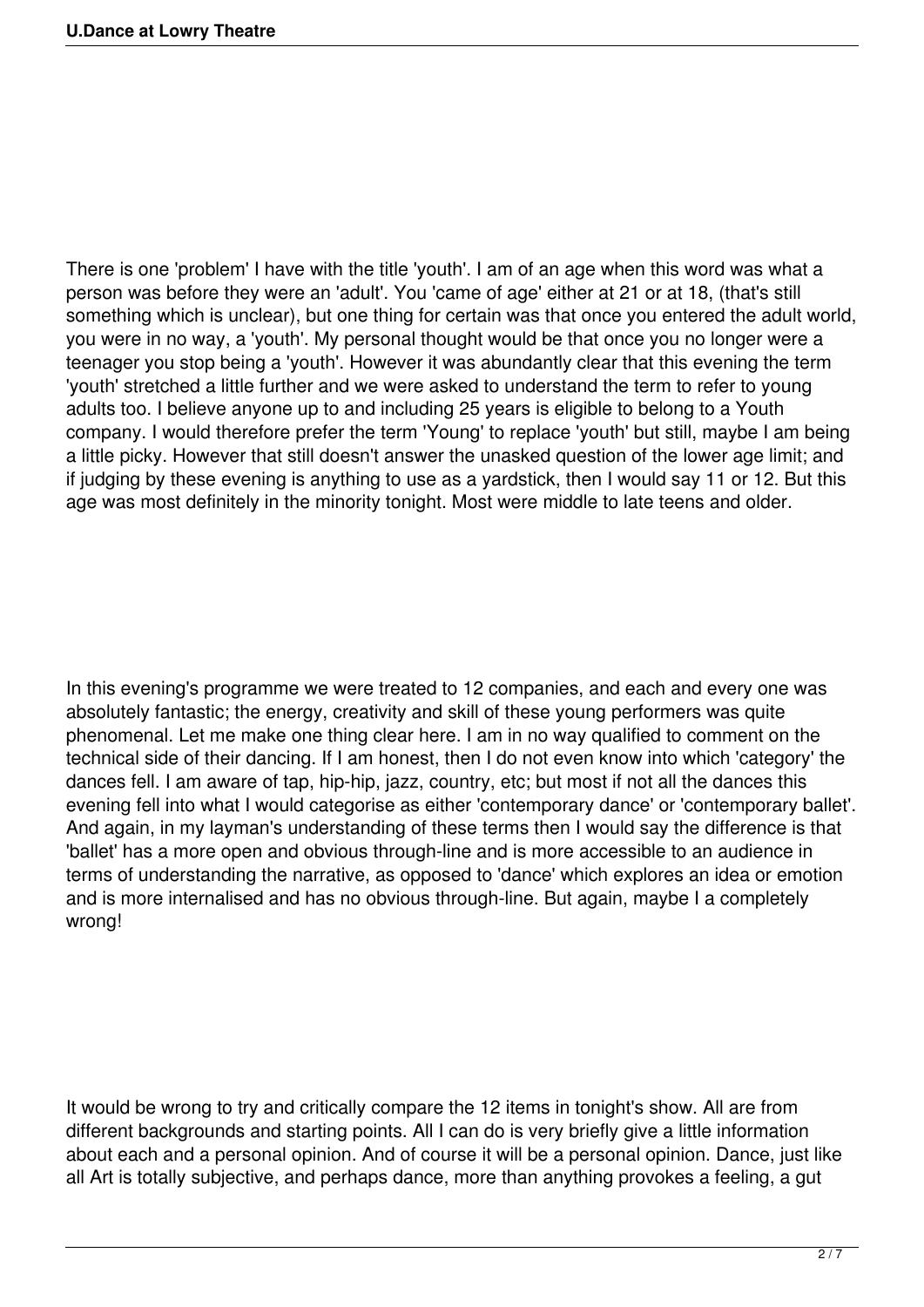emotion, somewhere deep inside. It is primeval and it is instinct. Mankind has always danced, and the way in which we respond to movement is extremely interesting. So I can only give my own personal response to each piece.

The first company to tread the boards of the Lowry theatre's main Lyric Theatre stage this evening was 'Momentum Youth Dance' from Yorkshire, and their piece entitled, Under My Skin. All I can say about this piece and these dancers is WOW. Choreographed by Alex Bowen, they left me utterly breathless. Momentum is the performance arm of the students of CAPA College in Wakefield. Let me tell you something right here and now, having never heard of this college before, nor this performance company, I am going to look out for more events from you in future. Wakefield is not too far away, so I will hopefully be able to follow you a little more closely in future and come to some more of your events. The style, grace, theatricality and panache used to create your ballet this evening - not to mention the death-defying leaps! - were executed with a grace and ease worthy of the highest praise. I have seen many a professional company fair much worse. I have become an instant and complete fan! Incredible!

Next up was a group from the North East (Newcastle and Sunderland). 8 girls in traditional Indian costume performed a contemporary take on the traditional Indian Bharatanatyam dance form. The group call themselves Kalanitethan, and choreographed by Neelima Thampy, this was a piece called Thillana. Interesting.

Since my background is acting, and having studied the theatre-form known as 'Physical Theatre' then I found the next group of dancers to have created something really quite interesting. Starting out as individual conversations to an unseen partner this developed into movement and shapes. Using their own internal rhythms and a technique known as complicite they danced without music. Personally I don't think this idea was developed far enough - but maybe that's because I am an actor, not a dancer. However, what they did was extremely good and professional, as well as entertaining, and was choreographed by Theo Clinkard. The company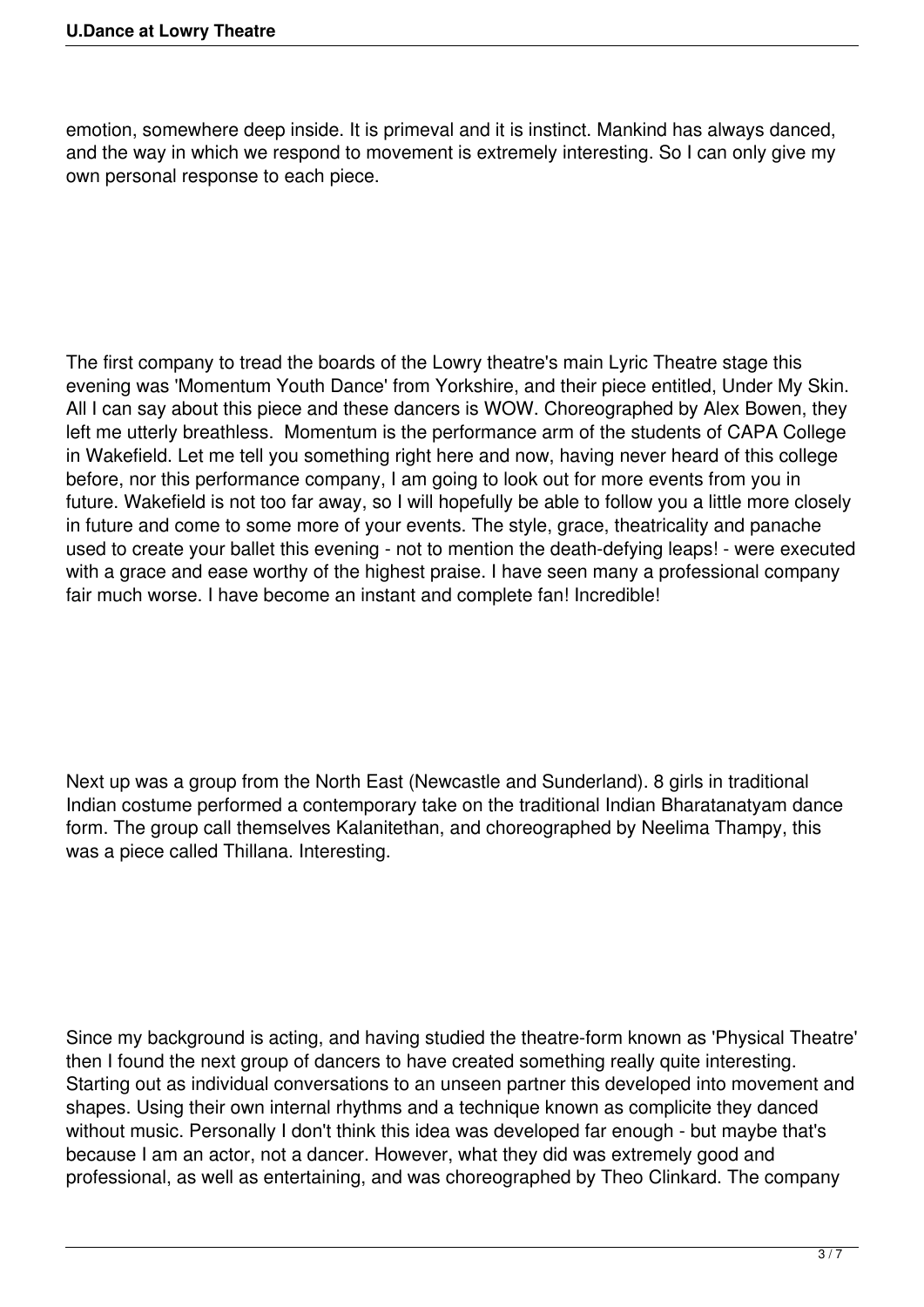was Shift (the senior youth dance company of The Place) from London.

Versus Dance Company from the East Midlands came next. They performed a piece called To Cause To Become choreographed by Adele Thomas and Daisy Moorcroft in collaboration with some of the dancers. Again, a really excellent idea and premise. The use of space and shape in this piece very well thought through. It was also the first piece this evening in which the lighting became part of the dance and integral to it. I loved the use of shadow here.

Almost Shakespearean and grandiose in its intent, starting with a fencing dual, and ending with a sword death, Requiem Of Youth was Youth Dance Tyneside's offering and the next number to be performed. Danced extremely well by perhaps some of this evenings youngest dancers, it was lovely to watch and performed well. Choreographed by Anthony Lo-Giudice, it used the dancers skills to their best advantage.

The penultimate piece before the interval saw another East Midlands dance company perform. This time though Tammy Tsang , from Nottingham, chose to present a pas-de-deux called Coming Home. Choreographed by Tammy Tsang and danced by Hannah Adams and Aldane Salmon, this was a most welcome adagio ballet piece after the frenetic and multi-cast dances seen previously. Reflective and tragic; honest and imaginative; this told a story and we empathised with it. Stunning.

And so to the final dance before the short interval. Entitled A-Live Replay this was something a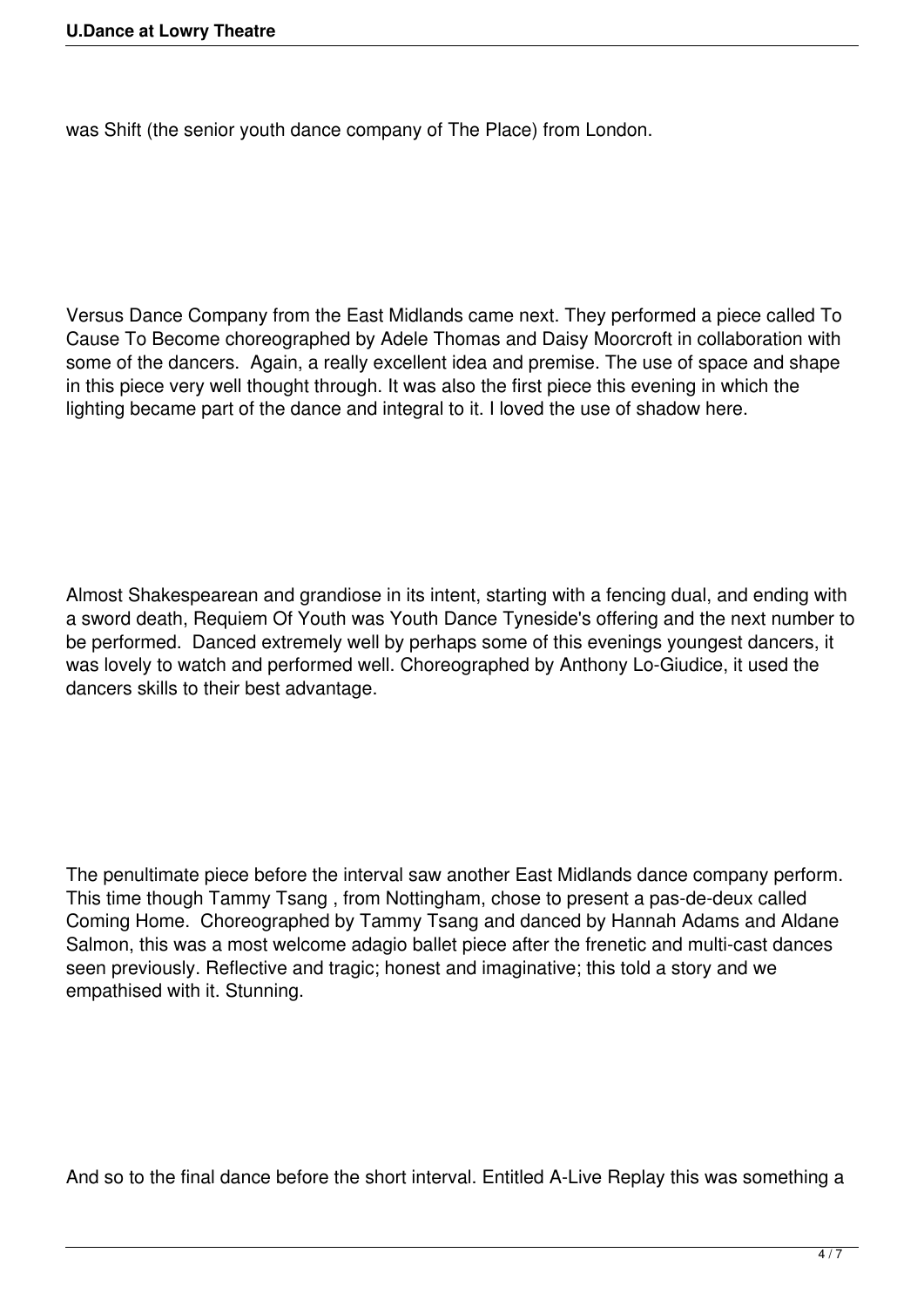little special. I quote the programme here, "Wheelfever Projects is a Plymouth-based inclusive dance company that provides creative activities and artistic experiences for disabled and non-disabled young people. The performers enjoy making dance and finding new and exciting ways to move together as a dance company." Using a film projected on a screen behind them, the dancers, two of them in wheelchairs, came onstage and moved and danced along with the film, filling it out further and complementing it. What a lovely idea, and how amazing to see young people with disabilities overcoming them as best they can and finding a release and enjoyment in something everyone else simply takes for granted. Wonderful.

After the interval we came back to witness the whole event's only participants from outside England. [if this is a UK festival then maybe they should about being a little more inclusive in future.... Wales and Northern Ireland are part of the UK too!] However, being a Scot myself I was proud and happy to think that England would now see us dance something that wasn't in a kilt and to bagpipe music! The National Youth Dance Company Of Scotland, choreographed by Anna Kenrick performed a contemporary dance piece called Maelstrom. This started out excellently and I could see the maelstrom forming before my eyes. However, the piece changed styles and music several times throughout making it more of an amalgam of a few separate pieces, which not only made it quite disjointed but also overlong. I didn't understand the premise that this piece explored, examining "the invisible personal invasions in this media-driven, online-obsessed world", but they did dance it extremely well. Shorter and more exciting though would have stimulated me more. But hey! Meal do naidheachd an Alba!!

Next up was a group of some very young boys from B2. A dance company formed from students 7 - 13 years from Sir William Borlase Grammar School in Marlow, Buckinghamshire. Inspired by the video game Assassin's Creed, they all wore hoodies and played killers and victims in a short but excellently put together piece of choreography by Josh Bojarzin and Kisrty Ashby, called, quite naturally, Assassin. So wonderful to see an all male dance troupe and so talented, so young!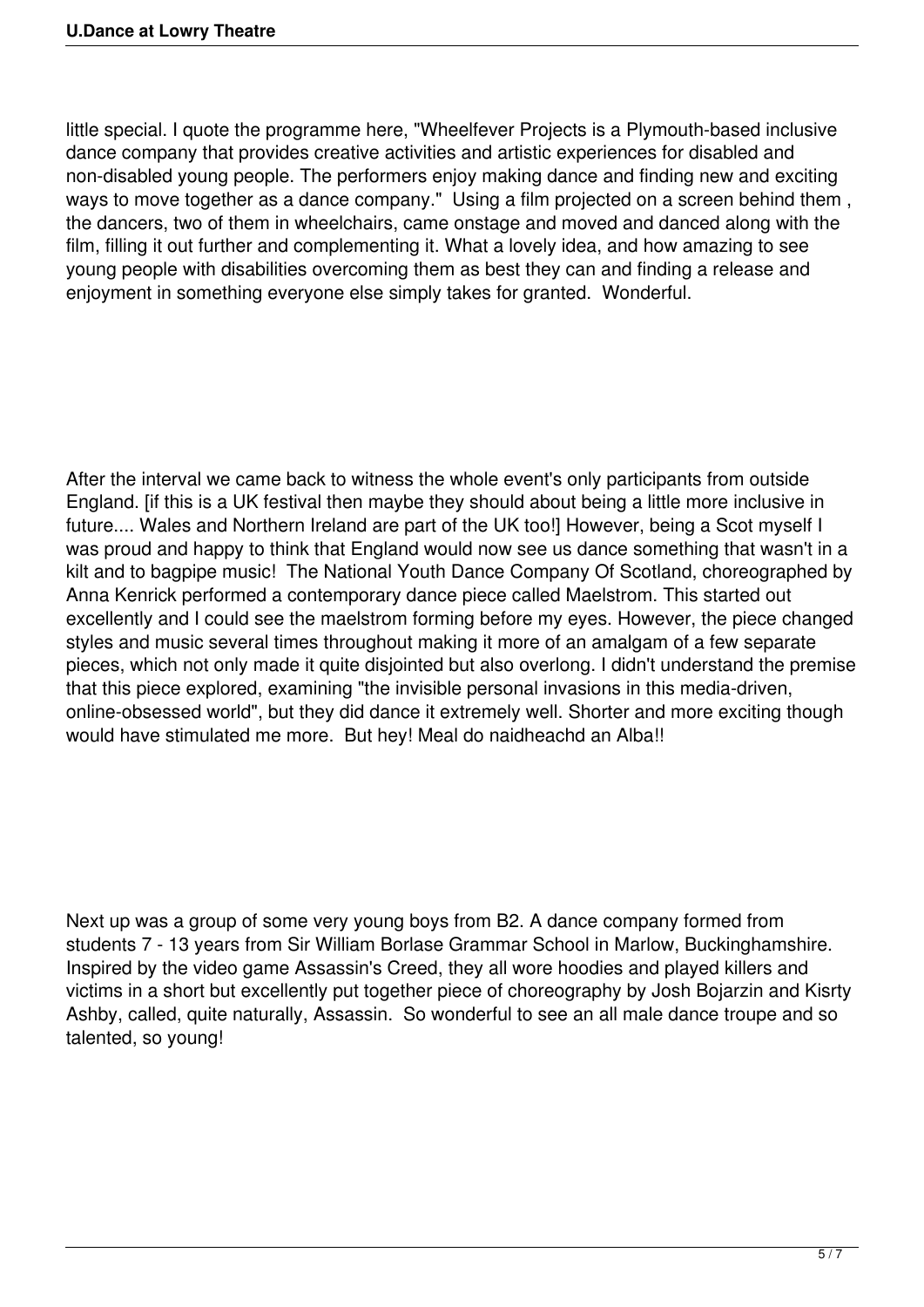The next young company to come bouncing onto stage - oh no, sorry they came on tramping was the youth dance company Dance 2 Advanced, which is the youth arm of professional dance company Two Thirds Sky, and are based in Northampton. Choreographer Laura Gibson, in collaboration with the dancers created a rather stunning piece of theatre. Yes, theatre. Once again, using feet to create beat and rhythm, the pulses coming from within, this was a very organic piece of dance, more in-line with many physical theatre practices than with classical dance. Innovative and very entertaining.

One Is A Big Number was the title of Impact Youth Dance's offering. This group of young girls from London were I think amongst the youngest performing this evening, but sadly, for me at least, it was the least enjoyable and came across too as perhaps the least coordinated. I THINK they were supposed to have spelled something with neon letters on their backs at both the beginning and end of this piece but I couldn't make any sense of the either letter grouping unfortunately. One of the smallest girls did do some bodypopping (I think that is the term) to the delight of the youths in the audience and I did like some of the ideas and shapes created by their choreographers Hakeem Onibudo, Keanu Wilson and Anita Parris.

And finally, the evening was brought to a close by locals. After travelling far and wide across the nation we finish with the fantastic Ludus Youth Dance Company from Lancaster performing their Encore. I am still waiting to see what the actual dance was... but their Encore was phenomenal! I first was made aware of this company about 40 years ago when I saw them perform a piece called The Qube. It was an adult professional company at that time, and since then have gone on to develop and diversify and are now one of the north west's leading dance training and performance establishments. This evening was no exception at all. These talented youths under the choreography of Gary Clarke made a wonderfully theatrical and comical finale to the evening's events. With a line of chairs across the back of the stage, and the company dressed waist up in male evening wear, and boxer shorts from waist down; with white painted faces with a splash of rouge and red lipstick, you knew straight away that this was going to be something quite extraordinary. And it was. It was a throw-back or maybe even homage to an earlier era of musical entertainment - Cabaret, or perhaps Music Hall, and this was not only excellently danced, with split-second timing to make the arm pictures work to perfection, but it was also the only dance this evening which featured comedy, and used it to great effect. Combine this with some beautifully designed lighting, and a group of committed and talented youths to deliver it, and I really did want an encore! A complete theatrical performance!